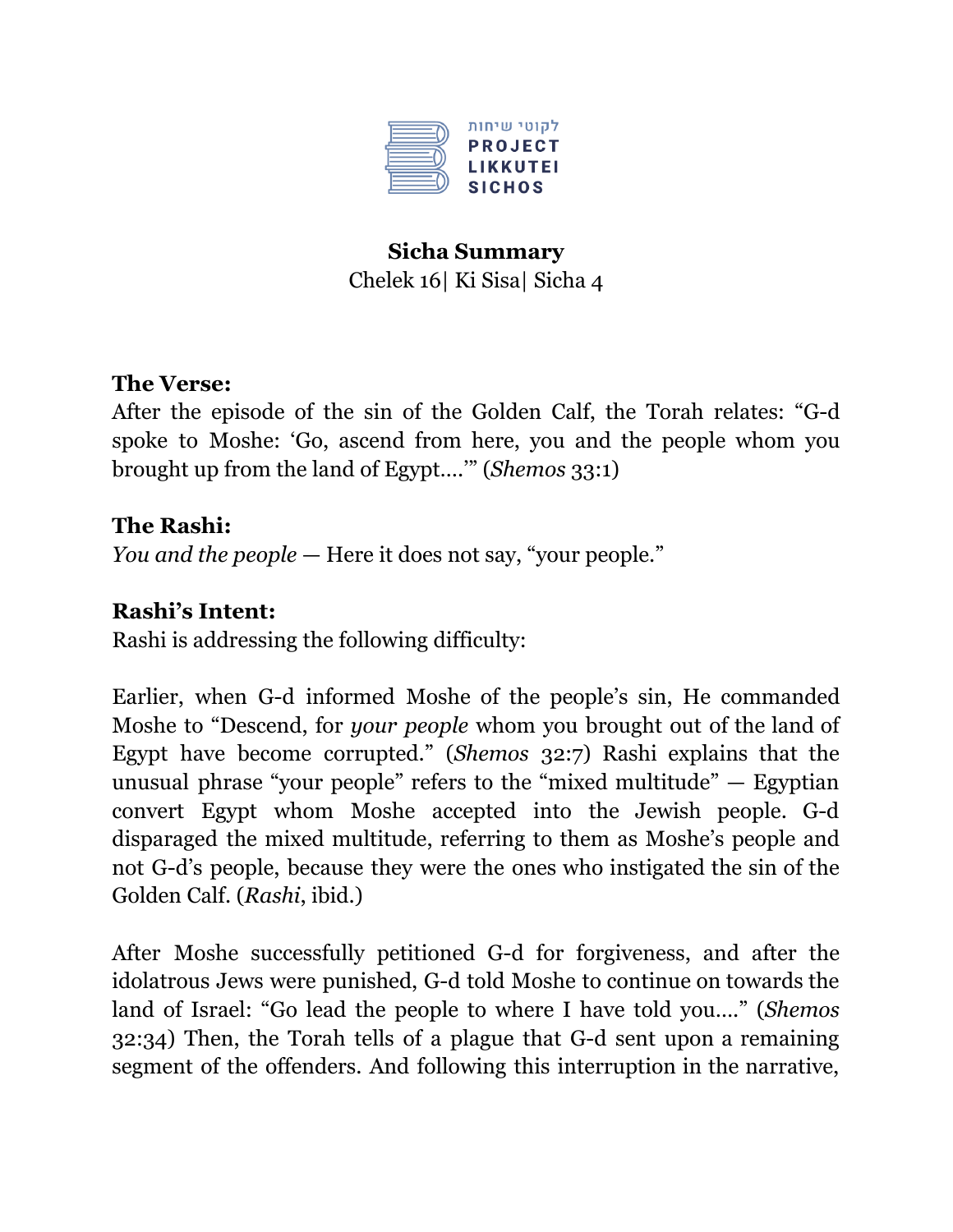our verse appears: "G-d spoke to Moshe: 'Go, ascend from here, you and the people whom you brought up from the land of Egypt….'"

Rashi is bothered by G-d repeating His instruction to Moshe to continue traveling with the people toward Israel in verses 32:34 and 33:1.

Rashi concludes that the people mentioned in each verse are in fact different segments of the nation. The people in chapter 32 — "Go lead the people to where I have told you"  $-$  are the remaining members of the original, native Jewish people who did not sin with the Golden Calf and who were spared capital punishment. The people in chapter  $33 - 4$  Go, ascend from here, you and the people whom you brought up from the land of Egypt" — are some members of the mixed multitude who *did* sin with the Golden Calf, but who were spared punishment, as we will soon see. Moshe was commanded to not only bring up the innocent Jewish people, but some of the guilty mixed multitude as well.

## **The Spared Sinners:**

What evidence is there that some of the mixed multitude were spared? Rashi previously explained that there were three death penalties meted out for those who worshiped the Golden Calf: "If there were witnesses and warning — they were punished by the sword…; witnesses without warning — through a plague…; neither witnesses nor warning — through *hydrokan* [a disease that distends the belly, similar to the death suffered by a *sotah*, a suspected adulteress whose culpability was confirmed by miraculous water], for the water tested them, and their stomachs became distended." (*Rashi* to *Shemos* 32:20)

Regarding the first two penalties, the Torah says, "there fell from the people…" and "G-d smote the people." (*Shemos* 32:28, 35) However, regarding those who "the water tested… and their stomachs became distended," it says, "He gave the Children of Israel to drink." (Ibid 32:20)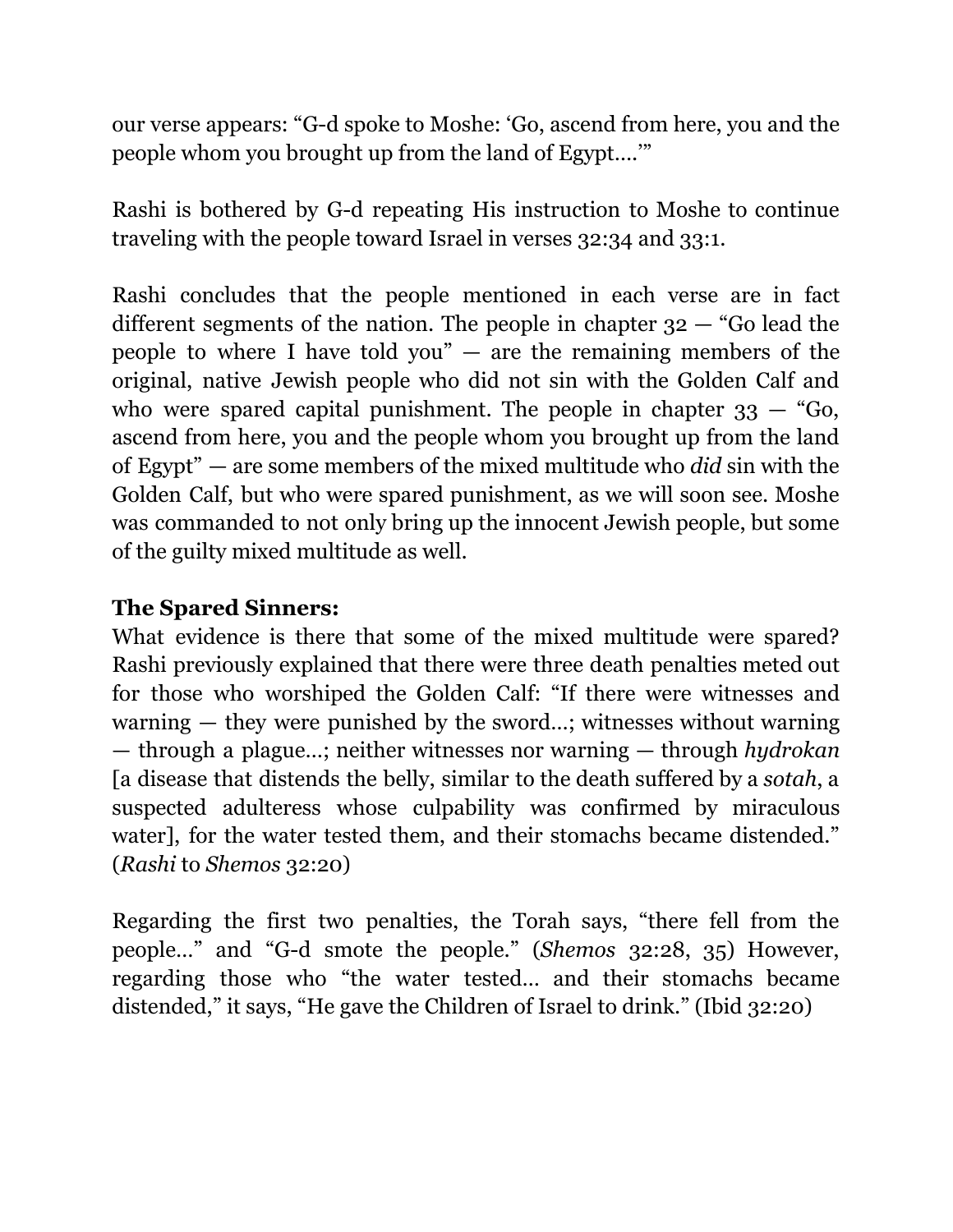Clearly, "the people" includes the entire nation, including converts, whereas "the Children of Israel" (when it appears in contrast to "the people") refers specifically to the descendants of Avraham, Yitzchak, and Yaakov.

Why were the mixed multitude spared from the punishment of the testing waters? Rashi explained that the water was meant to test the people's innocence like the *sotah* waters administered to a suspected adulteress. (*Rashi* to 32:20) If innocent, the water would bring blessing into the woman's life, and if guilty, she would die of a distended belly. In a later comment, Rashi introduces a parable where G-d is the King, the Jewish people are His betrothed, and the mixed multitude are the maidservants whose immoral behavior sullies the reputation of the betrothed. (*Shemos* 34:1) It follows, therefore, that the test of the water could only be given to native Jews  $-$  the betrothed  $-$  and not to the mixed multitude  $-$  the maidservants.

Thus, Rashi comments: "*You and the people* — Here it does not say, 'your people.'" While previously the mixed multitude were in a degraded, sinful state — "your people" — now they were fit to go on toward Israel and would be referred to in a more dignified, inclusive way: "the people." Although they had sinned in the most grievous way, through their repentance, they elevated themselves from their inferior position and joined the remaining Jewish nation — "the people."

### **The Deeper Dimension:**

The repentance and subsequent salvation of the mixed multitude was the climax and ultimate objective of the saga of the Golden Calf. Our Sages taught that: "The Jewish people were not deserving of involvement in the incident of the Golden Calf"; it was, rather, "a Royal decree… in order to pave the way for a penitent." (*Avoda Zara* 4b)

Meaning, G-d allowed the people to be swayed by their evil inclination so that the possibility of repentance could be created. The superiority of the penitent over the purely righteous person is that the penitent can reveal the unity of G-d in a deeper way than the righteous person can. When